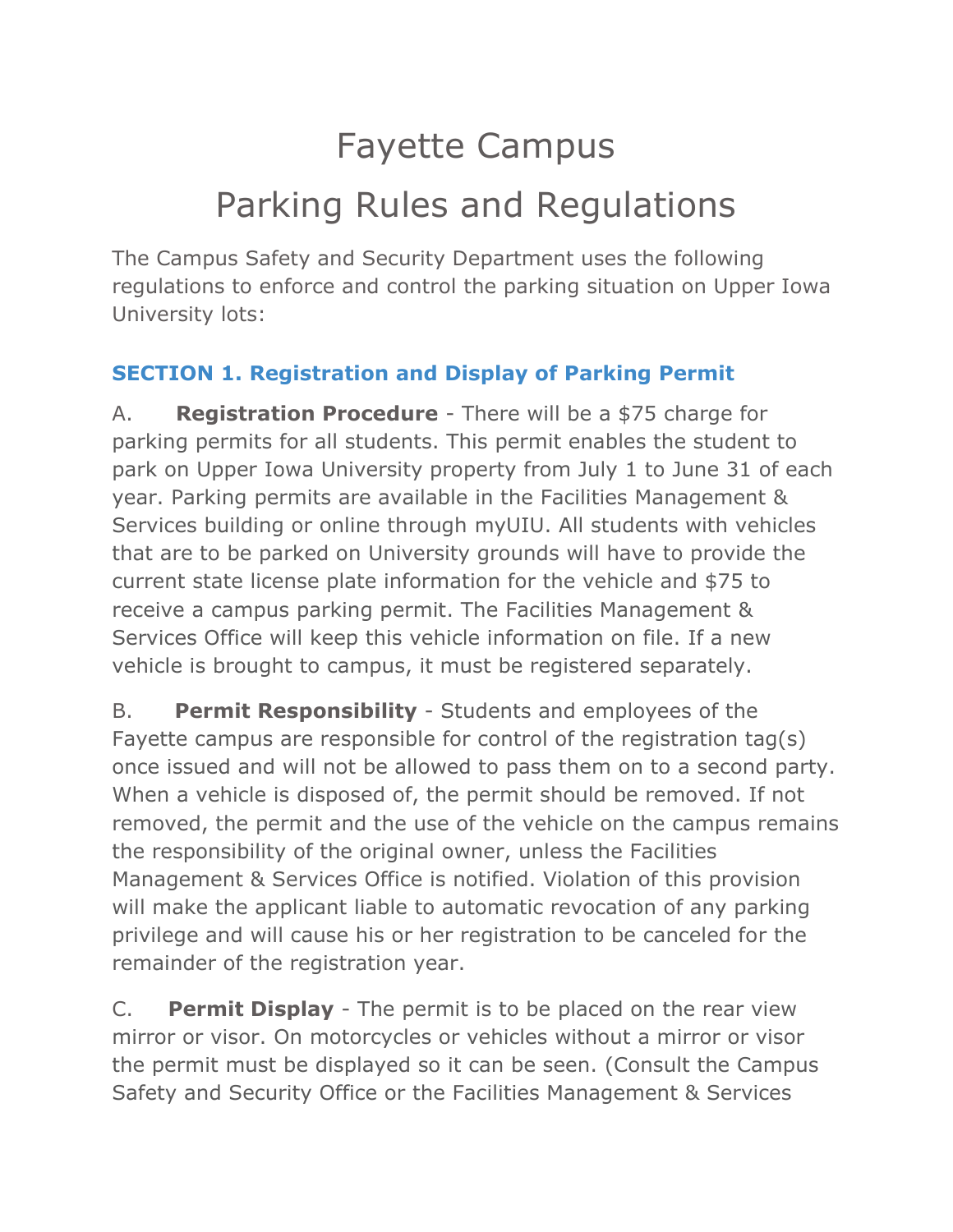Office with any questions regarding permit placement.) Failure to register or to properly display a current Upper Iowa registration permit on any motor vehicle parked in a University owned parking facility by any person eligible to register a vehicle will make a violator liable for a charge of \$75. Violators of this provision are subject to being towed with towing and storage cost at the owner's expense.

D. **Replacement and Temporary Permits** - If after registering your motor vehicle you trade or buy a new motor vehicle you must remove your permit and display it in your new vehicle. Please bring your new vehicle information to the Facilities Management & Services Office. If you forget to remove your permit, visit the Facilities Management & Services Office to obtain a new parking permit. *There is a \$50 fee for replacing lost permits.* Temporary Permits may be obtained in the Facilities Management & Services Office during regular business hours or the Campus Safety and Security Officer at night.

### **SECTION 2. Parking Regulations**

A. **Available Parking** - Upper Iowa has eight parking lots that students and employees of the Fayette campus may park:

- **RESIDENTIAL STUDENTS** With a valid University parking permit, students living in University residence halls (Garbee Hall, Hofmaster Apartments, Lee Tower, South Village I, South Village II, and South Village III) may park in the following lots: Lot B (Recreation Center), Lot C (Dorman Gym), Lot E (Garbee Hall), Lot G (South Villages and Lee Tower), Lot H (Hofmaster), and Lot O (South Campus). Please refer to the campus map.
- **COMMUTER STUDENTS** With a valid University parking permit, students commuting to campus (not living in University residence halls) may park in the following lots: Lot B (Recreation Center), Lot C (Dorman Gym), Lot D (Peacock Arts & Athletic Center) and Lot F (across the street from Andres Center). Please refer to the campus map.
- **EMPLOYEES** With a valid University parking permit, employees of the Fayette campus may park in the following lots: Lot A (Student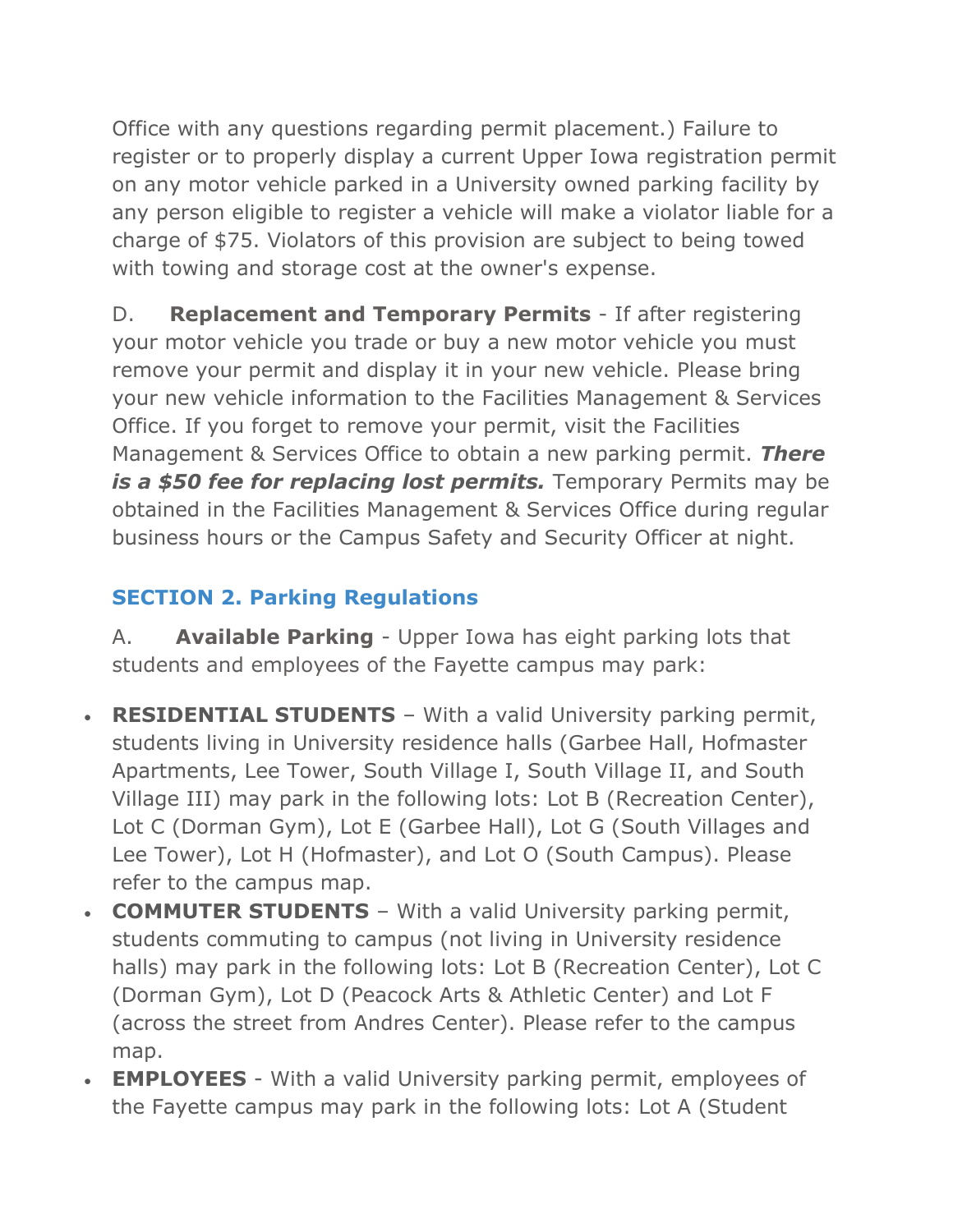Center), Lot B (Recreation Center), Lot C (Dorman Gym), Lot D (Peacock Arts & Athletic Center), Lot I (Student Center Staff Only), Lot K & J (Andres Center Staff Only), Lot M (Facilities & Management), and Lot N (Alumni House Staff Only).

 **FAYETTE CITY STREETS** - Students (residential and commuters) and faculty that park on the city streets are asked to obey ALL city parking signs (specifically "No Parking between 12:01 am and 6:00 am"). In the case that vehicles are parked illegally, the city will tow the vehicle at the owner's expense. This includes being parked in "No Parking" areas, as well as being parked on the road during snow emergencies.

B. **Visitor Parking** – Short-term (less than 24 hours) visitor parking areas are designated on the northwest corner of the Student Center, the north end of Dorman and the east lot behind the Henderson-Wilder Library. (Please note the Library loop and the driveway between South Village I and South Village II is considered a no parking area/driveway access. Thus, similar rules do apply and will be enforced.)**These parking spaces are for guests of the University ONLY. Guests are defined as individuals who are not students, faculty or staff of the Fayette campus. Visitors who will be on campus for more than 24 hours are not considered short-term and must get a Visitor Pass.** Visitor Passes allow guests to park in any university-owned parking lot. Guest passes may be obtained in the Facilities & Maintenance Services Office and the Office of Student Life during regular business hours, or from the campus safety and security officer at night.

C. **Improperly Parked Vehicles - Ticketing** - Tickets for parking violations will be issued throughout the academic year, including Interim. During the first week of classes for Fall Term 1, it will be necessary to grant a grace period where only warning tickets will be issued. This WILL NOT be applied for parking in Handicapped areas, No Parking zones, construction zones, fire lanes or reckless driving.

The registrant of a motor vehicle is responsible for all violations, including those received while the vehicle is in the possession of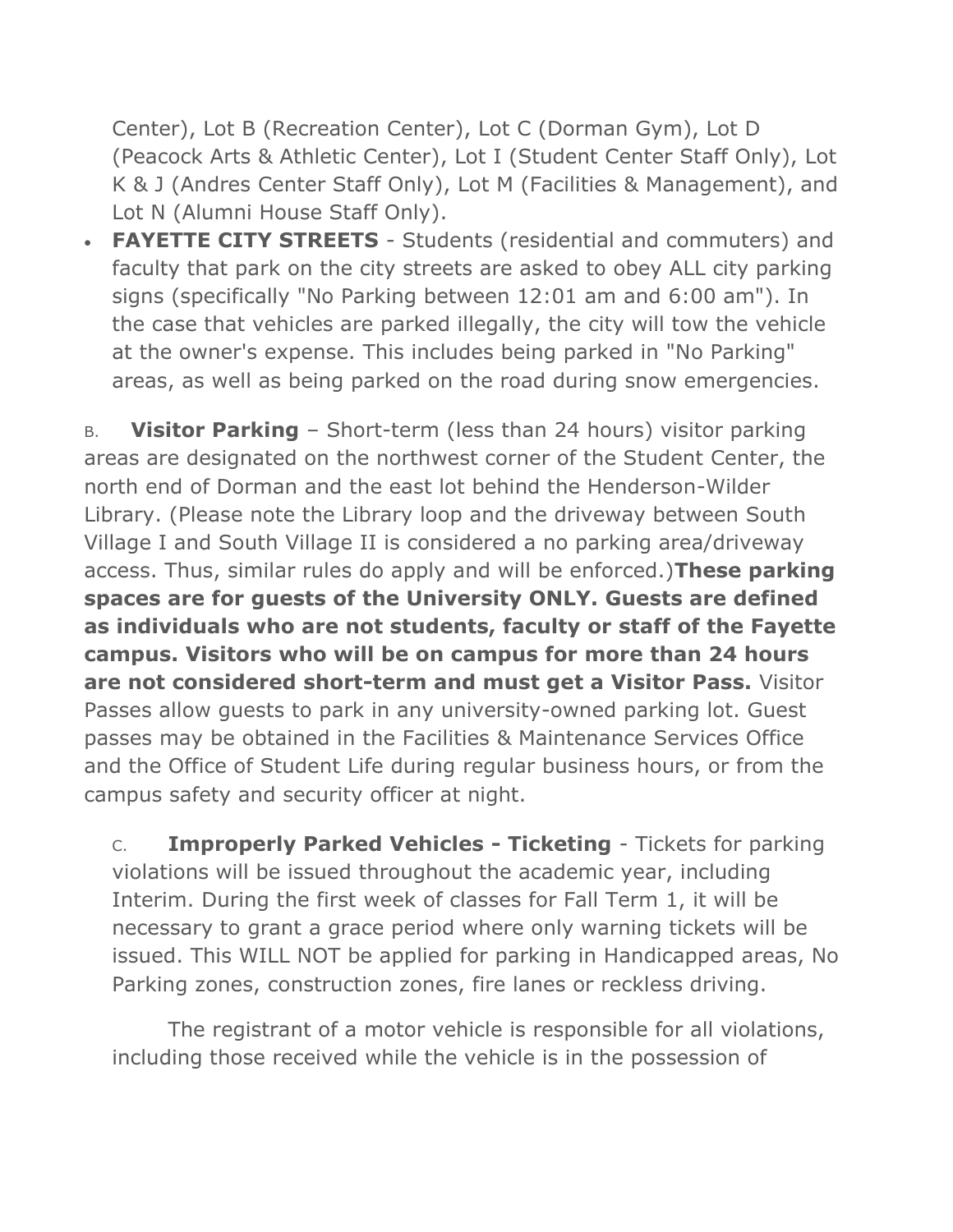another person. Vehicles can be ticketed for any of the following reasons:

- 1. Parked in visitor parking without a valid visitor permit
- 2. Parked in an employee parking space with no valid permit.

3. Parked on sidewalk, in an access, on grass, islands, lawn or driveway

4. One of the vehicles tires is completely over a parking line (parked in two stalls)

- 5. No valid parking permit displayed in the vehicle's window
- 6. Vehicle is not registered with Upper Iowa University
- 7. Parking so to cause an obstruction
- 8. Parking in a construction zone
- 9. General violation of any rules herein

D. **Fine Schedule** - The following fine schedule will be used when enforcing parking violations:

- 1. No Valid Parking Permit \$75
- 2. No Parking Space/Area \$20
- 3. Fire Lane \$20
- 4. Visitor Space/Area \$10
- 5. Wrong Parking Lot \$10
- 6. Two Spaces/Over the line \$10
- 7. Blocking Driveway or Access \$10
- 8. Construction Zone \$50
- 9. Handicapped space (w/o ID) \$100

After seven calendar days from the issued date the vehicle may be wheel-locked at ANY TIME that it is on University grounds. Wheel-locks can be used on the vehicle for any offense overdue and will incur an additional charge of \$20. Vehicles that have been wheel-locked will be towed at the owner's expense after seven calendar days.

Any student, faculty or staff member that receives a parking ticket has the option to sign a waiver that will extend the fine due date approximately one calendar month. Waivers must be signed within seven calendar days from the ticket date. Parking waivers will be discontinued on April 1 of each year. Fines that occur before April 1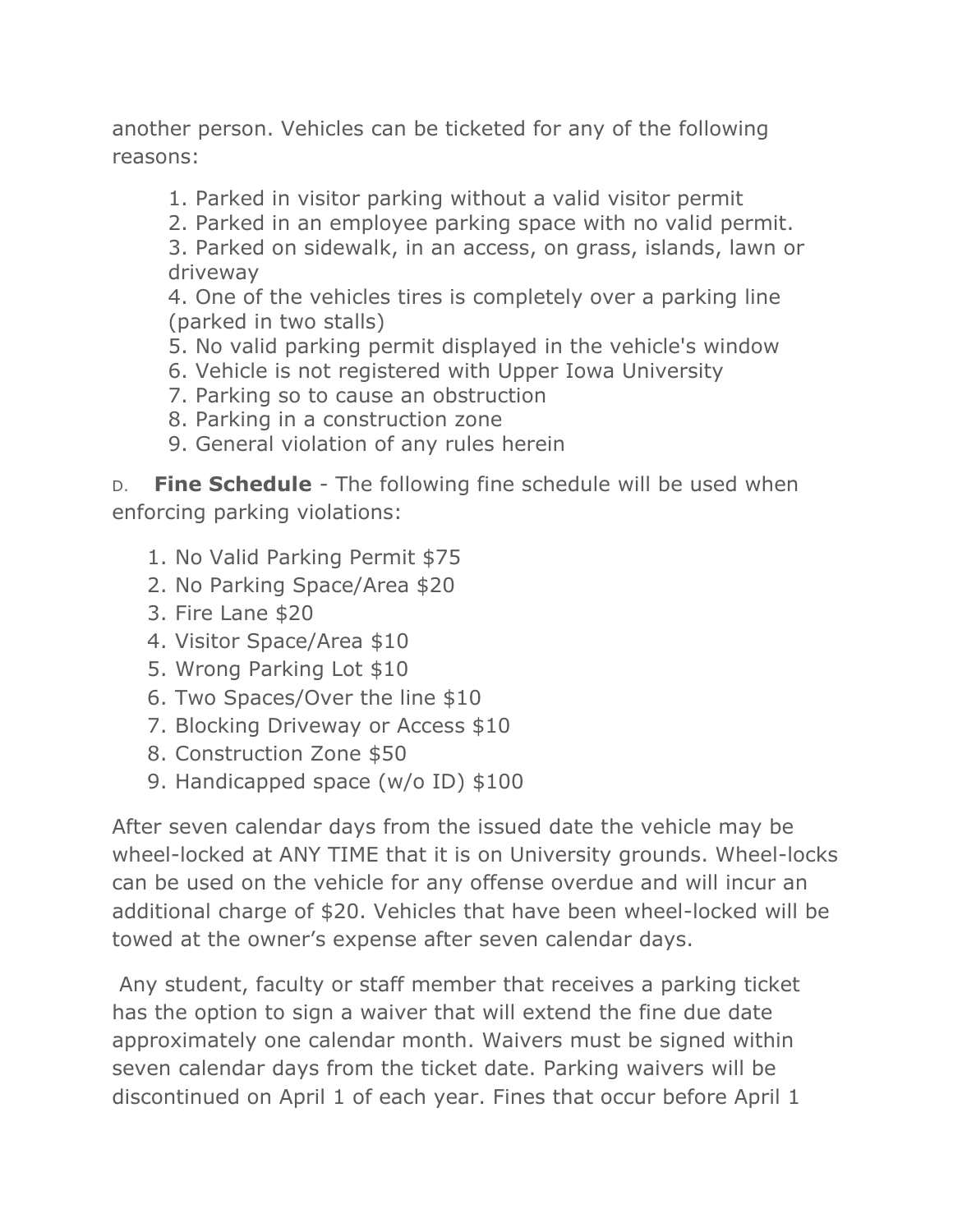will have up to 30 days to pay the fine. Fines that occur after April 1 will have 7 days to pay the fine. Waiver forms can be obtained in the Facilities Management & Services Office or on the Facilities page of myUIU.

E. **Improperly Parked Vehicles - Towing** - Vehicles will be subject to automatic towing WITHOUT notice for any of the following reasons:

1. Parked in designated Handicapped areas

2. Parked in designated No Parking areas

3. Parked on the grass, islands, or anywhere landscaped by the **University** 

4. Parked in a construction zone

F. **Warnings** - The Campus Safety and Security Department will be giving warning parking tickets during the first week of Fall term one. Warnings WILL NOT be applied for parking in Handicapped areas, No Parking areas, construction zones, fire lanes or reckless driving.

#### **SECTION 3. Outstanding Fines**

**Outstanding Fines - During academic year** - If a person receives a ticket for a violation and does not have the money to pay it immediately, the person may sign a PARKING WAIVER in order to extend the payment period of the fine. Parking waivers will be discontinued on April 1 of each year. Fines that occur before April will have up to 30 days to pay your fine. Fines that occur after April 1 will have 7 days to pay your fine. The fine will become due on a specified date in the future and, as long as the vehicle remains parked LEGALLY, the person may park the vehicle on the campus without being wheel locked or towed. If the wheel-lock is on the vehicle when the person signs the waiver, it will be taken off immediately and the vehicle will need to then be parked in a legal manner.

#### **SECTION 4. Parking Appeals**